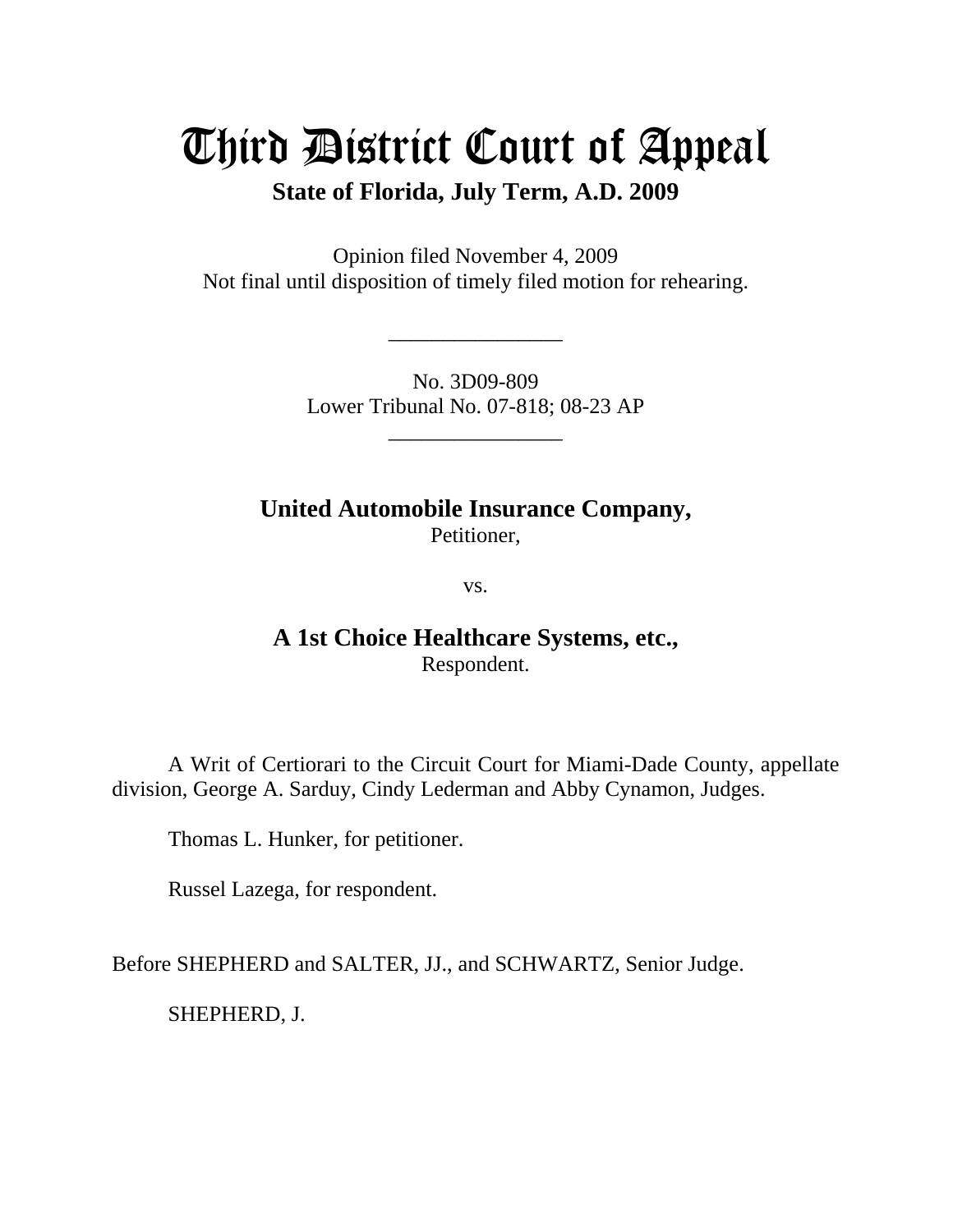In this second-tier certiorari case, United Automobile Insurance Company seeks the exercise of our jurisdiction to quash a per curiam affirmance of a county court final judgment, finding that an insured has a private right of action under the personal injury protection provisions of the Florida Motor Vehicle No Fault Law, §§ 627.730-.7405, Fla. Stat. (2004), against an insurer who fails to provide its insured "an itemized specification of each item that the insurer ha[s] reduced, omitted, or declined to pay"—denominated by the parties in this case as an "Explanation of Benefits" (EOB)—"within 30 days after the insurer is furnished written notice of the fact of a covered loss and of the amount of same," under section 627.736(4)(b), Florida Statutes (2004).

Concluding this case falls within that limited category of cases in which we are authorized to exercise our discretion to review a circuit court appellate division per curiam affirmance of the county court final order or judgment, see Auerbach v. City of Miami, 929 So. 2d 693, 694 (Fla. 3d DCA 2006) (exercising jurisdiction to review a circuit court appellate division per curiam affirmance of city commission action where "[f]ailing to do so . . . would [result in] an unjustified approval of the obvious failure of the circuit court to apply the correct law"); Kneale v. Jay Ben, Inc., 527 So. 2d 917, 918 (Fla. 3d DCA 1988) (exercising jurisdiction to quash county circuit court appellate division per curiam affirmance of county court final judgment where county court obviously failed to use proper measure of damages);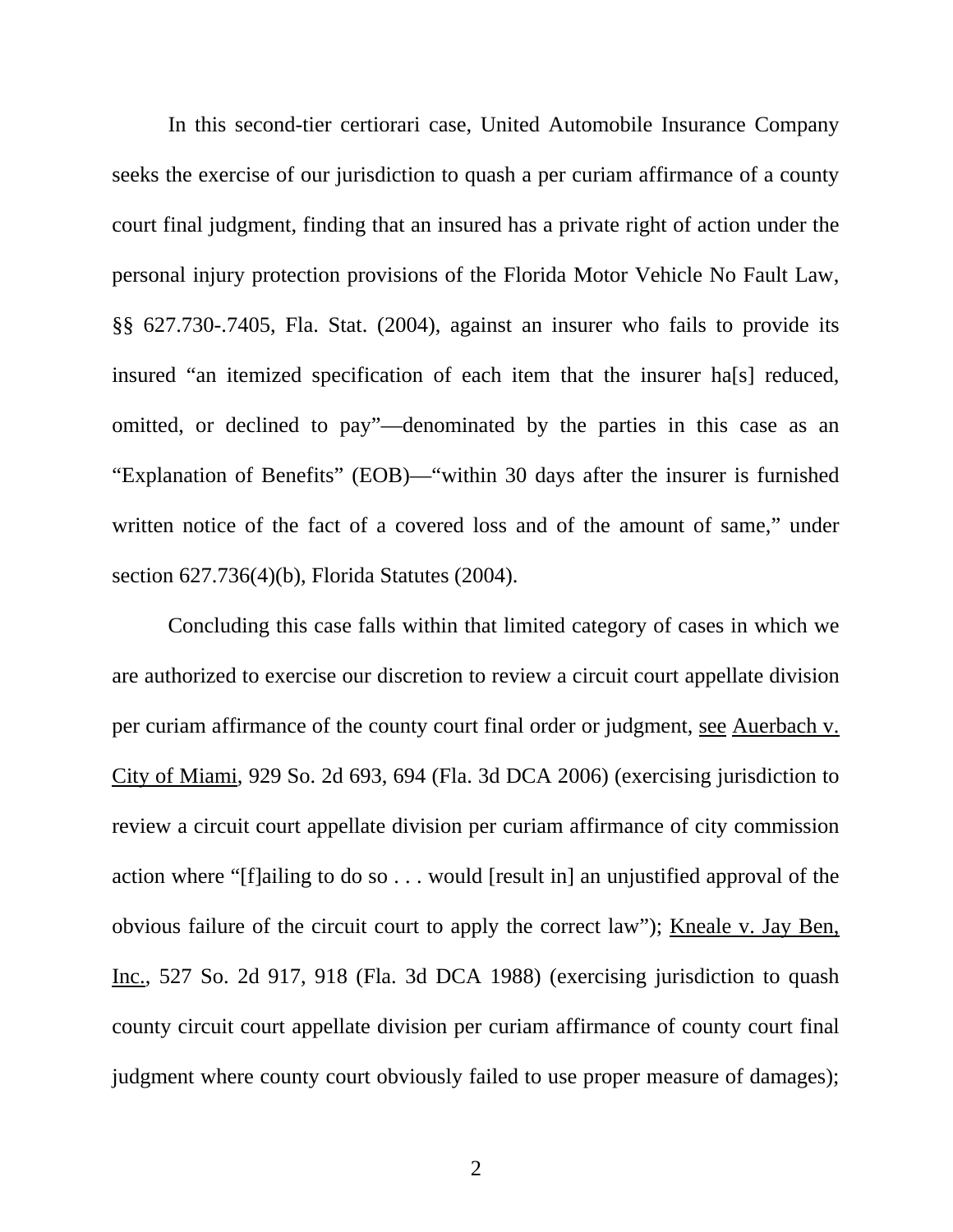State v. Bock, 659 So. 2d 1196 (Fla. 3d DCA 1995) (exercising jurisdiction to quash a circuit court appellate division per curiam affirmance of a county court dismissal of a DUI charge on ground that police officer acted in bad faith where only possible view of the evidence demonstrated otherwise and trial court's oral pronouncement so stated); State v. Richard, 610 So. 2d 107, 107-08 (Fla. 3d DCA 1992) (exercising jurisdiction to quash a circuit court appellate division per curiam affirmance of county court order discharging defendant without affording the state the benefit of required "window period" to bring defendant to trial), we grant the petition.

## **FACTS**

 On February 6, 2004, United Auto insured, Turner Plante, was injured in an automobile accident. From February 9, 2004, through February 16, 2004, Plante received medical care for his injuries from the respondent, A 1st Choice Healthcare Systems, Inc. On March 8, 2004, A 1st Choice, proceeding as assignee of Plante, requested payment for the services it rendered from United Auto under the personal injury protection benefits provision of the policy. Thirteen months later, on April 12, 2005**,** United Auto responded to A 1st Choice's request for payment with a form EOB in which two boxes were checked, the first stating "Bill(s) Not Submitted to Our Company in Accordance with Florida Statute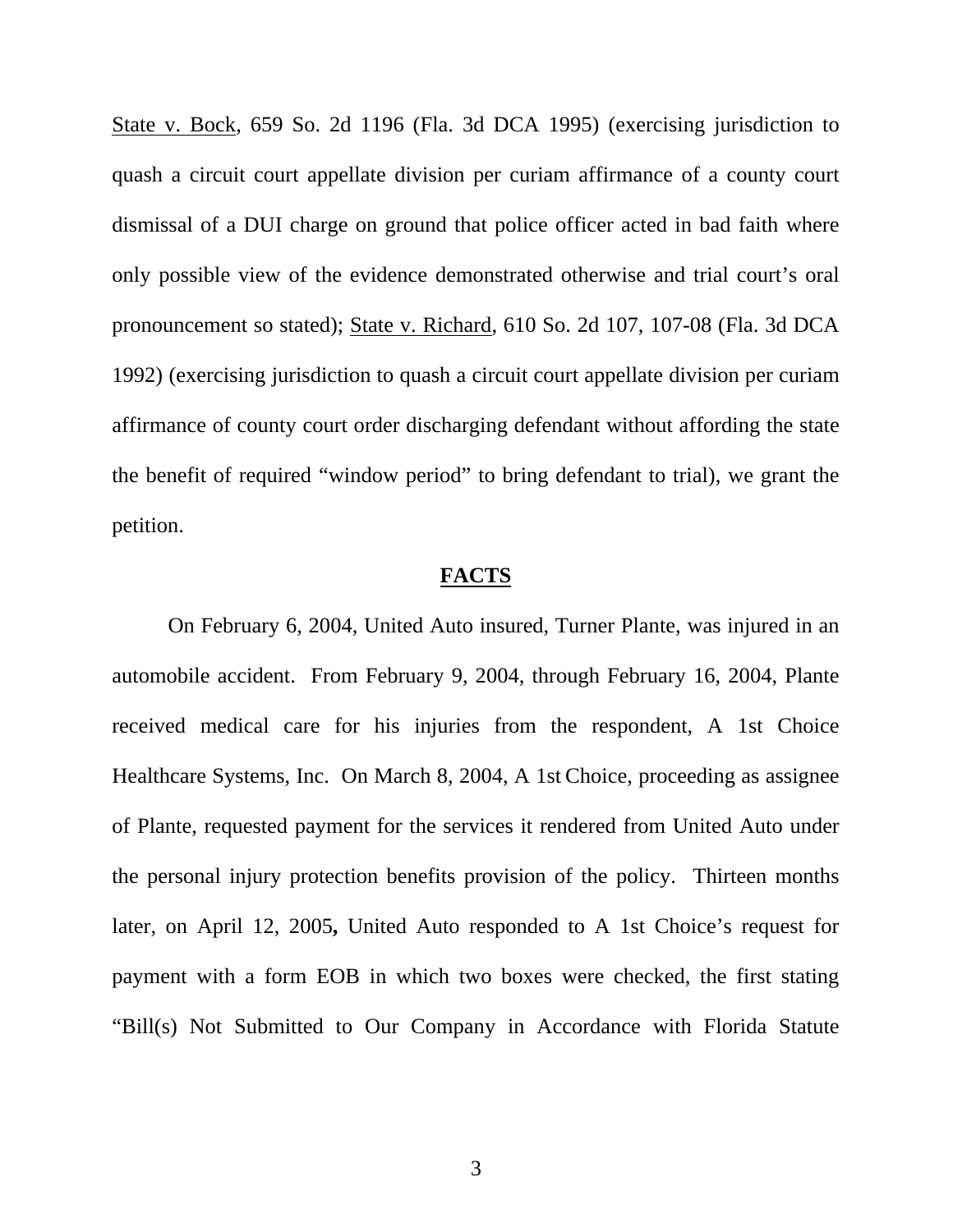627.736(5)," and the second stating, "Other: SEE PEER REV[IE]W ATTACH[ED]." No attachment accompanied the submission.

 Two years later, on February 1, 2007, A 1st Choice filed a two-count complaint against United Auto. Count I sought damages for non-payment of benefits required to be paid under section 627.736(4)(b). Count II sought nominal damages for failure by United Auto to provide a timely EOB. When it was determined that the amount sought in Count I fell within the insured's deductible, A 1st Choice voluntarily dismissed that Count. Proceeding on Count II, the trial court granted summary judgment to A 1st Choice and, in its Order Denying Defendant's Motion for Rehearing, recited, "United Auto violated Florida Statute § 627.436(4)(b), and in turn, breached the contract at issue in this matter" by failing to respond to A 1st Choice's request for payment within thirty days. The court then assessed one dollar in nominal damages against United Auto for the breach, and held that A 1st Choice was entitled to an award of attorney fees for prosecuting Count II of the complaint. A 1st Choice subsequently was awarded \$19,530.13 in fees and costs. On March 23, 2009, the circuit court appellate division affirmed the decision of the trial court without an opinion.

## **ANALYSIS**

 The petition in this case seeks our consideration of two interrelated questions: (1) whether there exists a firm deadline for the provision of an EOB to

4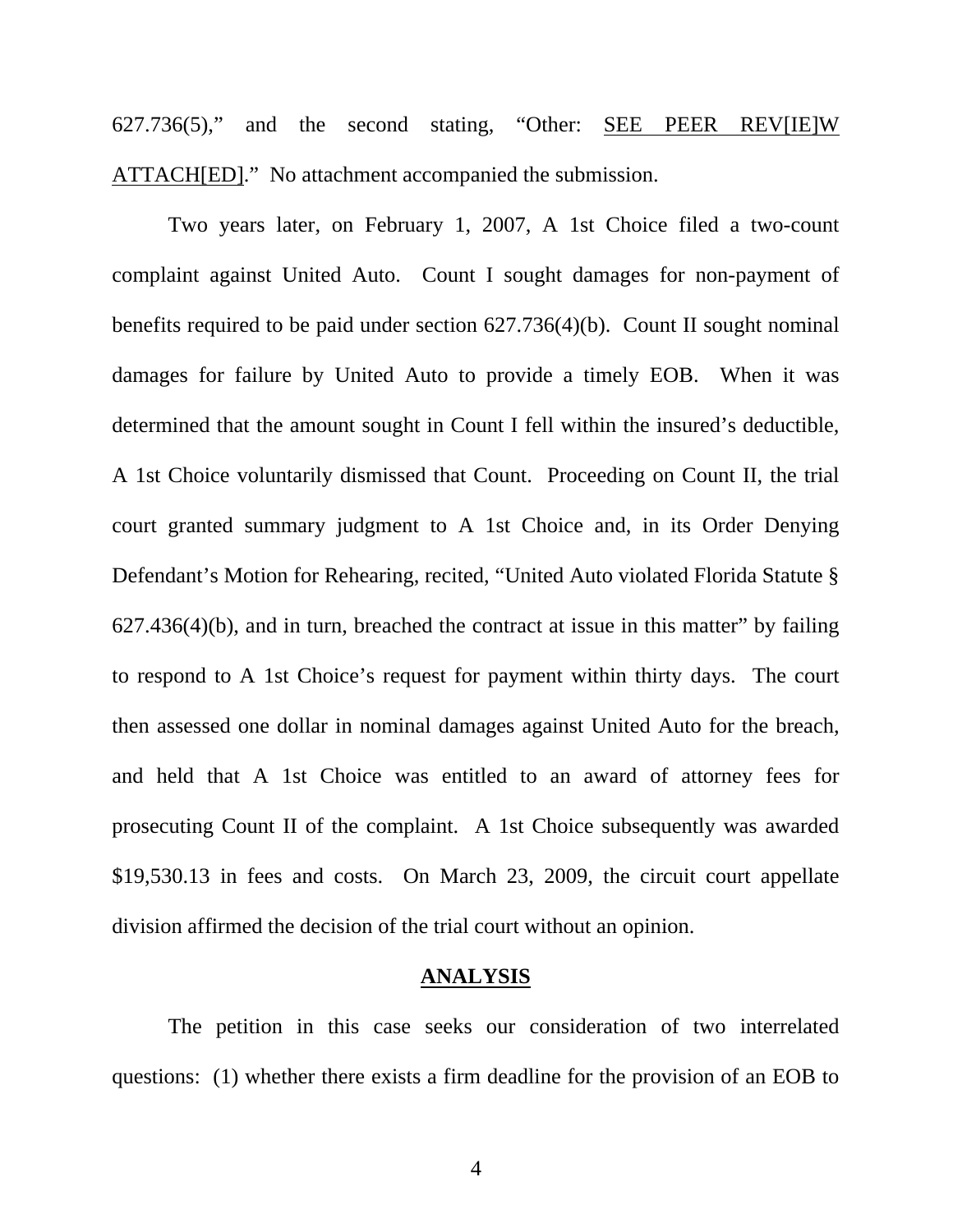an insured (or his or her assignee) under section 627.736(4)(b); and (2) if so, whether section 627.736(4)(b) affords the insured (or assignee) a private right of action against his or her insurer for an insurer's failure to meet the deadline. In its final judgment, the county court answered both questions in the affirmative, and the circuit court appellate division per curiam decision without opinion necessarily affirmed each of those determinations.

 On the first question, A 1st Choice urges that section 627.736(4)(b) must be read to **require** a personal injury protection insurer to respond to **any** request for payment of benefits under a personal injury protection policy of insurance within thirty days after receiving "written notice . . . of a covered loss" and "the amount due of same." See § 627.736(4)(b). A 1st Choice misreads the statute. Under the plain language of the statute, a response is required from the insurer **only** "[w]hen an insurer [either] pays a portion of a claim **or** rejects a claim." Id. (emphasis added). Then, "**at the time of the partial payment or rejection**," id., "**the insurer shall provide . . . an itemized specification of each item that the insurer had reduced, omitted or declined to pay**." Id. (emphasis added). In fact, carefully parsed, it is clear there is **neither** a requirement **nor** a deadline for a personal injury protection insurer to respond to a request for payment. As we stated recently in United Automobile Insurance Co. v. Santa Fe Medical Center, No. 3D08-547, slip op. at 7 (Fla. 3d DCA Oct. 7, 2009) (en banc), "subsection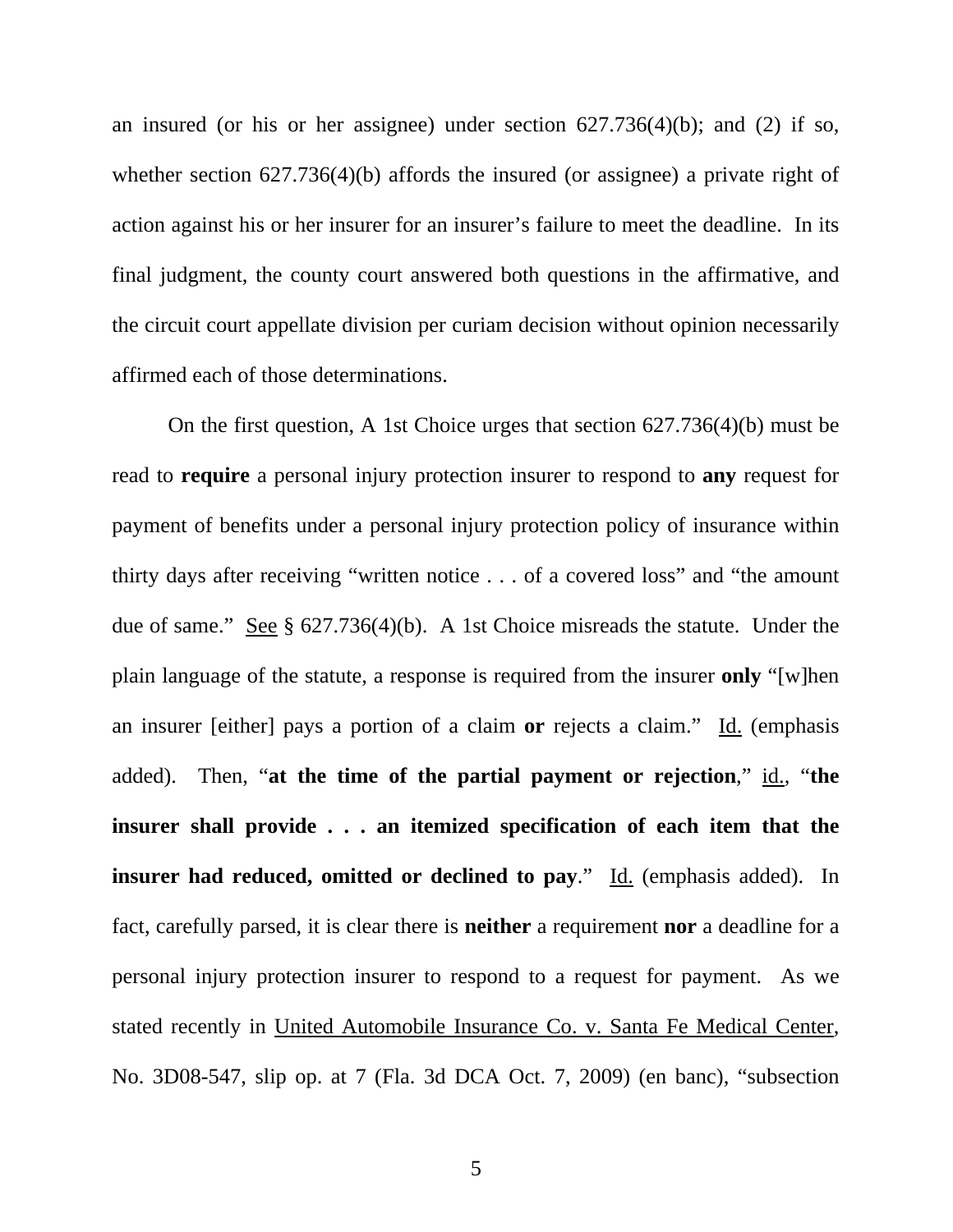(4)(b) does **not** preclude an insurer from challenging the submitted claim **after** the thirty-day time period, or limit the ability of the insurer to obtain and submit proof [] **after** the thirty-day time period, that the treatment was not reasonable, necessary, or related." (second emphasis added). See also Partners in Health Chiropractic, a/a/o Neocles Lebrun v. United Auto Ins. Co., 3D08-2080, slip op. at 6 (Fla. 3d DCA Oct. 21, 2009) ("In short, an insurer may *deny* a PIP claim in whole or in part either before or after that claim becomes 'overdue [because not paid within thirty days]' provided it has 'reasonable proof' that it is not responsible for payment."); United Auto Ins. Co. v. Millenium Diagnostic Imaging Ctr., Inc., 12 So. 3d 242, 246 (Fla. 3d DCA 2009) ("The thirty-day time period set forth in section 627.736(4)(b) does not apply to claims for unrelated, unreasonable or unnecessary treatment."). Notably, we have never located in the statute any absolute deadline on such a challenge.

However, actions have consequences. Subsection (4)(b) states that a "covered loss"—i.e., a charge that is within the coverage of a personal injury protection insurance policy and, as well, medically reasonable, related, and necessary—is "overdue" if not paid within thirty days of submission to the insurer of "written notice of the fact of a covered loss and of the amount of same." § 627.736(4)(b); Partners in Health, 3D08-2080, slip op. at 6. Such a loss, by definition, will not be later challengeable. See Santa Fe, No. 3D08-547. In such a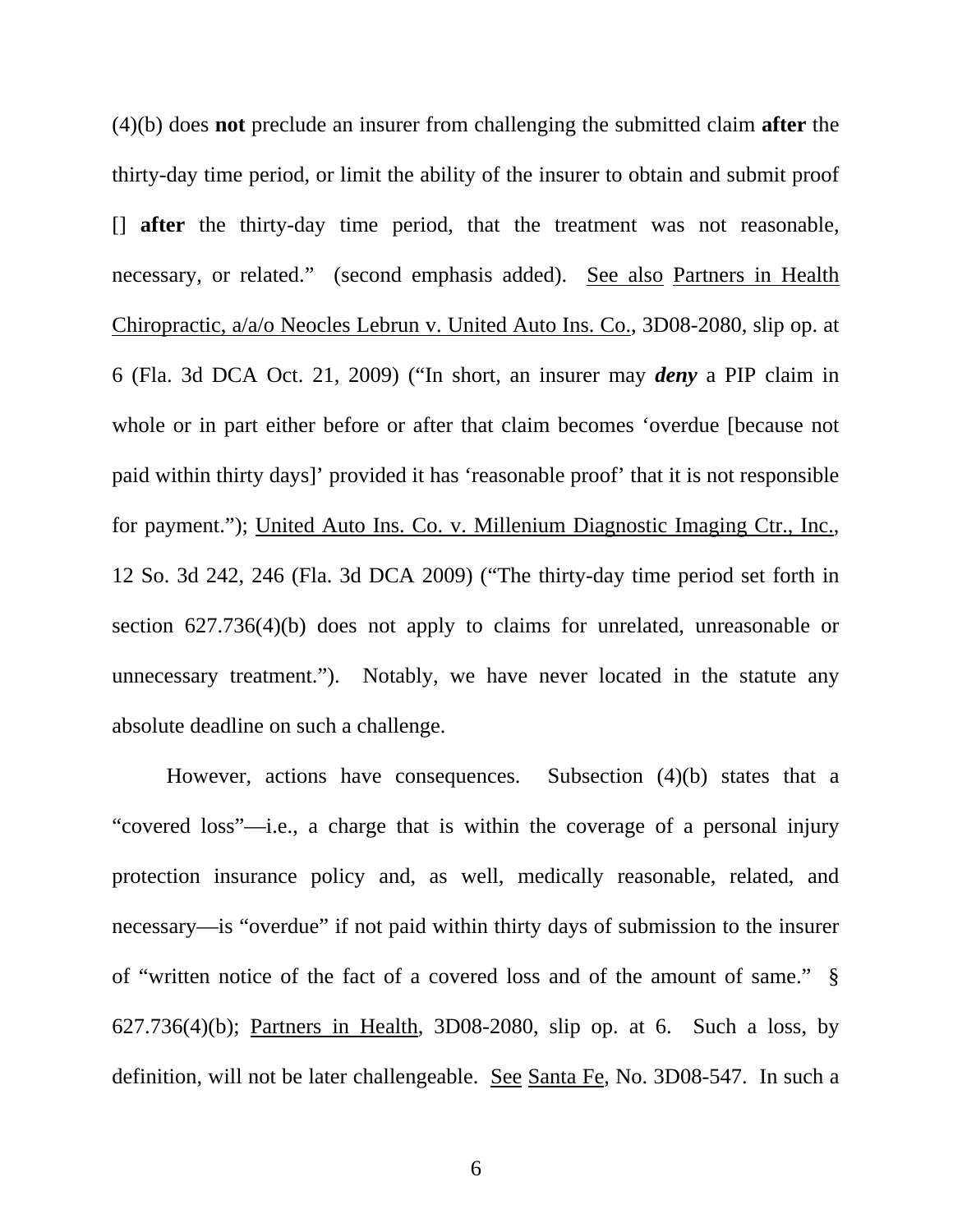circumstance, the insured is entitled by law to an award of interest on the overdue payment and potentially an award of attorney fees for non-payment if counsel is involved. See § 627.736(4)(c), Fla. Stat. (2004); United Auto. Ins. Co. v. Rodriguez, 808 So. 2d 82, 87 (Fla. 2001) ("[T]he plain language of section 627.736 provides that an insurer is subject to specific penalties for an 'overdue' payment: ten percent interest and attorneys' fees."); Millennium Diagnostic Imaging Ctr., Inc., 12 So. 3d at 245. Furthermore, an insurer who does not act "fairly and honestly toward its insured" in the settlement of properly submitted personal injury protection benefits claims may be subject to a statutory first-party bad faith action with all of its attendant consequences. See § 624.155(1)(b)1, Fla. Stat. (2004); Time Ins. Co. v. Burger, 712 So. 2d 389, 392 (Fla. 1998) (demonstrating both compensatory and punitive damages awards are available in first-party bad faith claim). Accordingly, while there is no absolute deadline for the payment of a properly presented personal injury protection claim, there is a cost—and, indeed, ever increasing risk—to a miscreant insurer who does not treat its customers properly. This is the manner in which the legislature has chosen to regulate insurers in matters of this type.<sup>1</sup> The failure of the circuit court appellate division to provide relief to United Auto in this case based upon the trial court's misinterpretation of the plain language of section 627.736(4)(b) constitutes a clear

-

 $1$  By way of comparison, the only sanction imposed by law on most other debtors who fail to pay a debt is pre-judgment interest.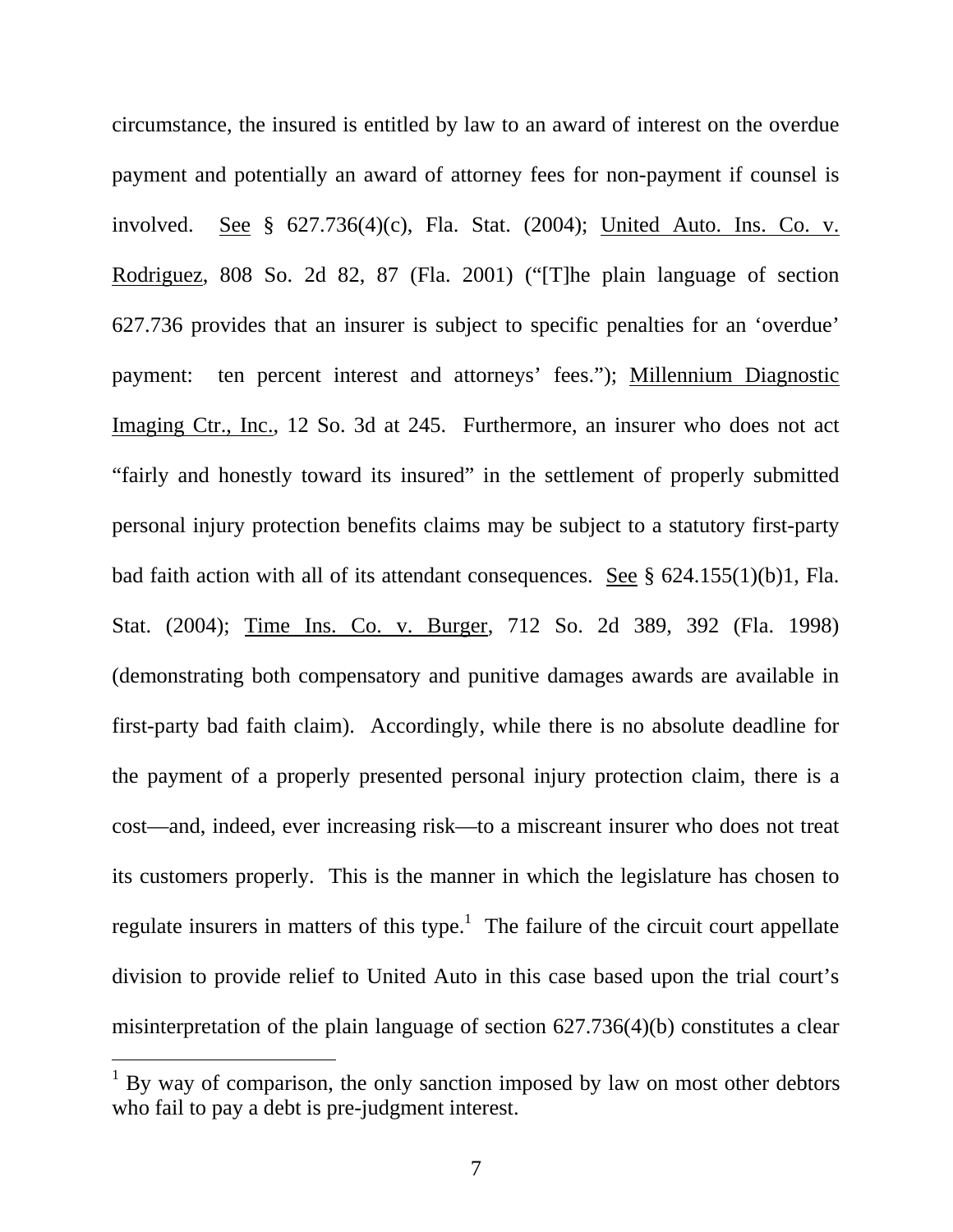departure from the essential requirements of law for which the exercise of our jurisdiction is warranted. See Kaklamanos, 843 So. 2d 885, 890 (Fla. 2003) ("[I]n addition to case law dealing with the same issue of law, an interpretation or application of a statute, a procedural rule, or a constitutional provision may be the basis for granting certiorari review.").

 Although this is a sufficient analysis upon which to quash the order of the county court, there is a dual, equally applicable analysis by which we also are authorized to grant relief in this case, namely that the statutory provision in question does not afford a private right of action. By awarding A 1st Choice one dollar in nominal damages, the county court and circuit court appellate division implicitly found that section 627.736(4)(b) affords a private right of action against an insurer for the insurer's failure to meet the thirty-day deadline for submission of an EOB. This likewise constitutes a clear departure from the essential requirements of law.

The section in question reads in relevant part:

(b) Personal injury protection insurance benefits paid pursuant to this section shall be overdue if not paid within 30 days after the insurer is furnished written notice of the fact of a covered loss and of the amount of same. If such written notice is not furnished to the insurer as to the entire claim, any partial amount supported by written notice is overdue if not paid within 30 days after such written notice is furnished to the insurer. Any part or all of the remainder of the claim that is subsequently supported by written notice is overdue if not paid within 30 days after such written notice is furnished to the insurer. When an insurer pays only a portion of a claim or rejects a claim, the insurer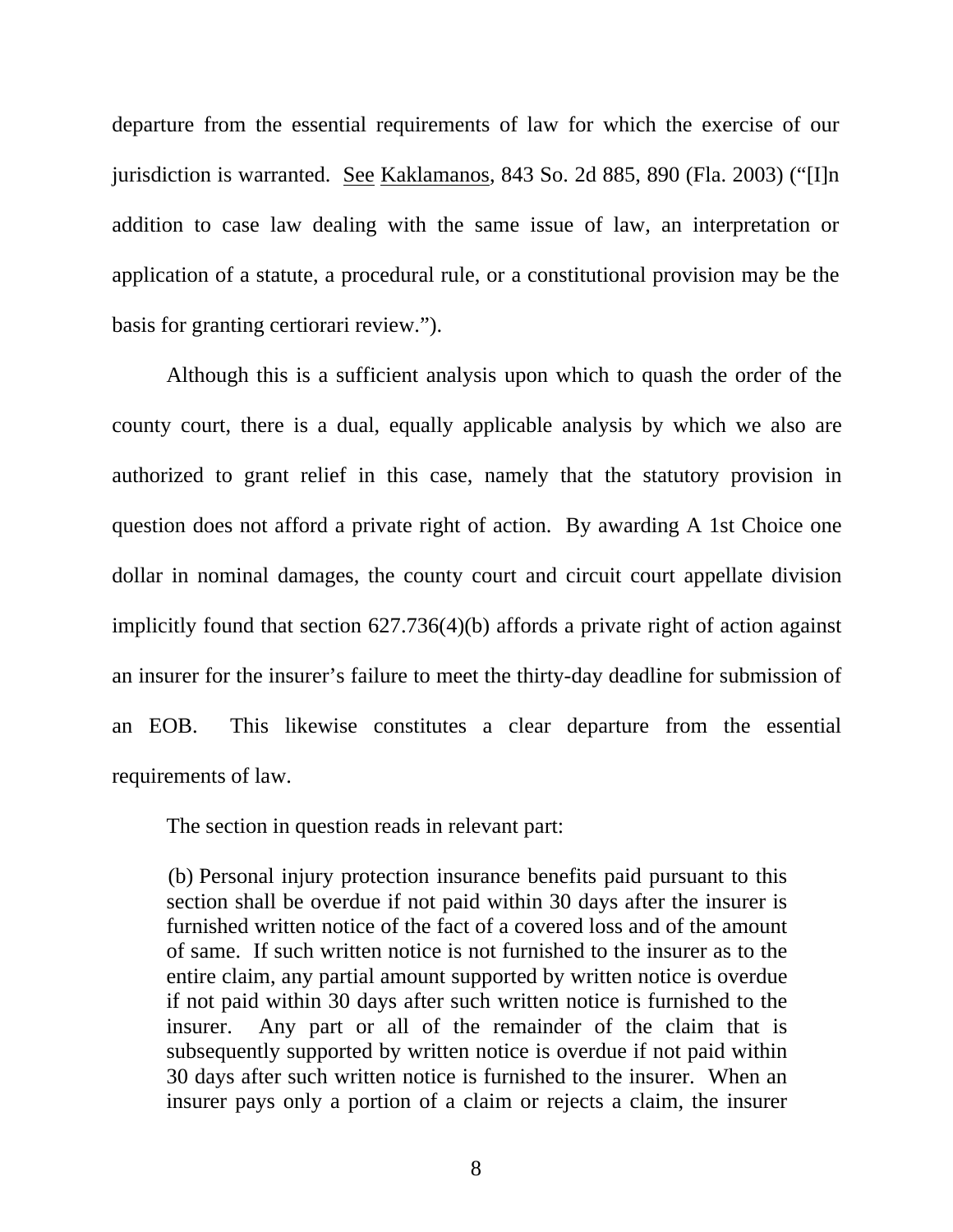shall provide at the time of the partial payment or rejection an itemized specification of each item that the insurer had reduced, omitted, or declined to pay and any information that the insurer desires the claimant to consider related to the medical necessity of the denied treatment or to explain the reasonableness of the reduced charge, provided that this shall not limit the introduction of evidence at trial; . . . However, notwithstanding the fact that written notice has been furnished to the insurer, any payment shall not be deemed overdue when the insurer has reasonable proof to establish that the insurer is not responsible for the payment. . . . This paragraph does not preclude or limit the ability of the insurer to assert that the claim was unrelated, was not medically necessary, or was unreasonable or that the amount of the charge was in excess of that permitted under, or in violation of, subsection (5).

## $§ 627.436(4)(b).$

 It is axiomatic that whether a private right of action exists for a violation of a statute is a matter of legislative intent. See Baumstein v. Sunrise Cmty., Inc., 738 So. 2d 420, 421 (Fla. 3d DCA 1999) ("There is no question that the primary, perhaps the **only**, issue pertinent to the question of whether a private cause of action may be based upon the breach of a statute is whether the legislature intended that to be the case.") (emphasis added) (citing Murthy v. N. Sinha Corp., 644 So. 2d 983 (Fla. 1994)). Absent a specific expression of such intent, a private right of action may not be implied. Villazon v. Prudential Health Care Plan, Inc., 843 So. 2d 842, 852 (Fla. 2003) (emphasis added). See generally Fla. Jur. 2d, Actions, § 37; City of Sarasota v. Windom, 736 So. 2d 741, 742 (Fla. 2d DCA 1999) ("[W]e must ascertain whether the legislature intended to create a private cause of action .  $\ldots$ "). There is nothing in the text of section 627.436(4)(b) from which one can